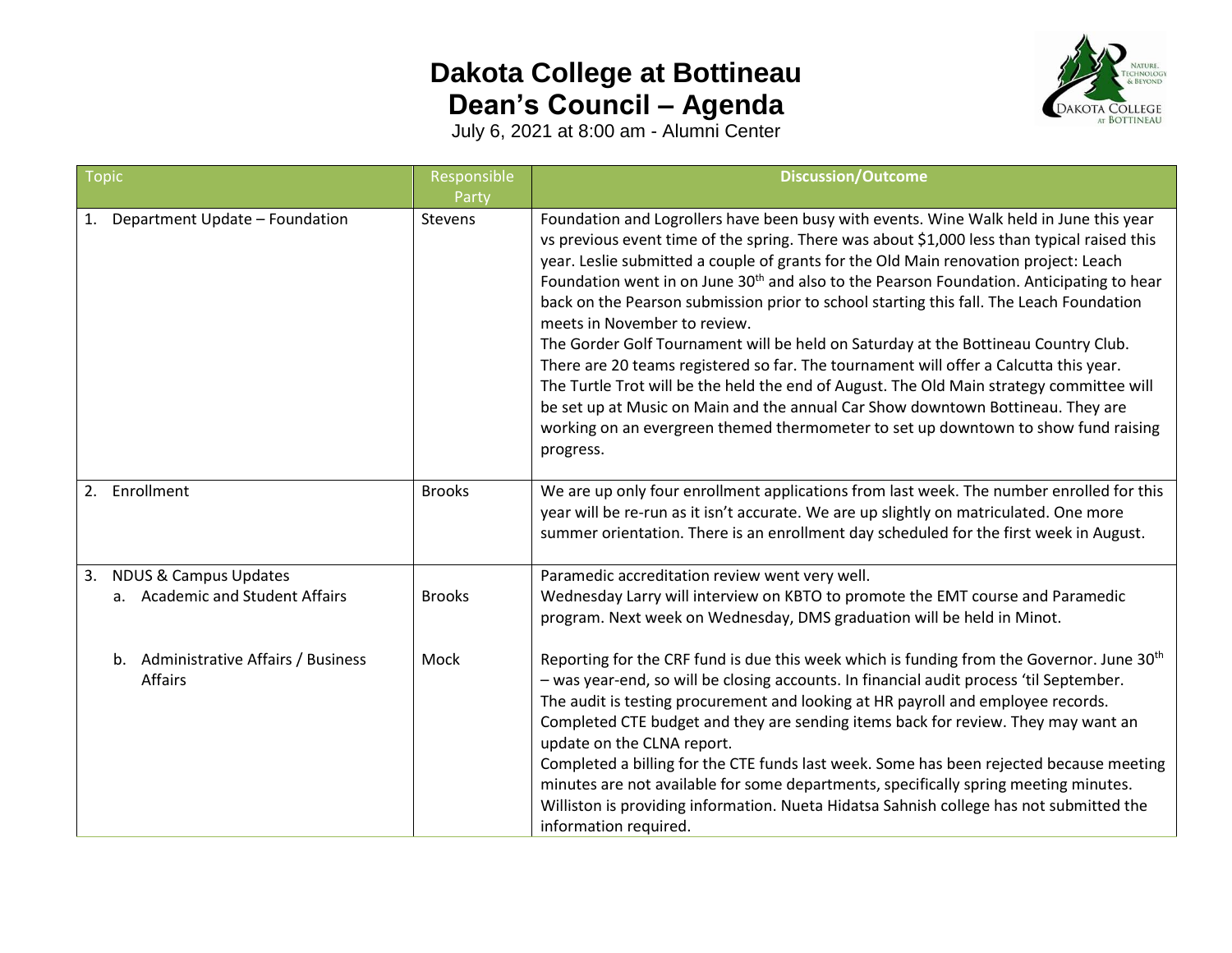## **Dakota College at Bottineau Dean's Council – Agenda**



|                |                                                                                |          | AT BOTTINEAU                                                                                                                                                                                                                                                                                                                                                                                                                                                                                                                                                                                                                                                                       |
|----------------|--------------------------------------------------------------------------------|----------|------------------------------------------------------------------------------------------------------------------------------------------------------------------------------------------------------------------------------------------------------------------------------------------------------------------------------------------------------------------------------------------------------------------------------------------------------------------------------------------------------------------------------------------------------------------------------------------------------------------------------------------------------------------------------------|
|                |                                                                                |          | Lisa is working with Minot on accounting standards. The fiduciary funds starting with the<br>#8 are being reviewed i.e. Sodexo, Forest Service, etc. We act as a fiduciary avenue for<br>them and can maintain accounts for them. Some funds currently listed in the #8s will be<br>transferred to accounts starting with a #2.                                                                                                                                                                                                                                                                                                                                                    |
| $\mathsf{C}$ . | <b>Distance Education Council/Distance</b><br>Ed and Academic Support Services | O'Toole  | Kayla is on personal leave this week.                                                                                                                                                                                                                                                                                                                                                                                                                                                                                                                                                                                                                                              |
|                | d. Public Affairs Council                                                      | Hageness | Will be meeting with the Marketing Consultant next week to review the 2020-21<br>campaign and move into a campaign for 2021-22. News releases will go out this week on<br>new employees; Physical Plant, Bookstore and FBM Instructor for Rugby. In-service dates<br>have been set for august 16-20 for faculty and staff. Contracts sent out last week with<br>facility notified they are to be returned by July 16.                                                                                                                                                                                                                                                              |
|                | e. Athletics                                                                   | Gorder   | End of July, DCB is hosting the State Babe Ruth Tournament<br>Corey is in negotiation with Trinity for Athletic Training contract. They want to add high<br>school games to the contract. There is a concern this may be more than can be expected.<br>The new coaches, Reed and Karl are completing training eligibility. Karl has a couple<br>tournaments left to do prior to beginning his work as DCB Men's BB coach.<br>Discussion held on COVID vaccinations. Will need to have hybrid options in place. Will<br>have 3 quarantine rooms available on campus. Testing events and vaccination events<br>discussed.                                                            |
| f.             | Chancellor's Cabinet / Dean's Update                                           | Migler   | State Board meeting update provided.<br>Bathrooms in Knudson Center are behind schedule. Dining center construction ahead of<br>schedule.<br>Will likely re-bid the restrooms in Milligan due to undue timeliness of the current<br>contractor. A & R roofing company received the Gross Hall roofing bid and needs to<br>complete before school starts. If will not be finished prior to school starting, this project<br>will be rebid as well.<br>Molberg air conditioning is installed and working. There is an open fulltime position in<br>custodial services, may fill in the fall.<br>Contracts sent out along with supplemental contracts/position descriptions included. |